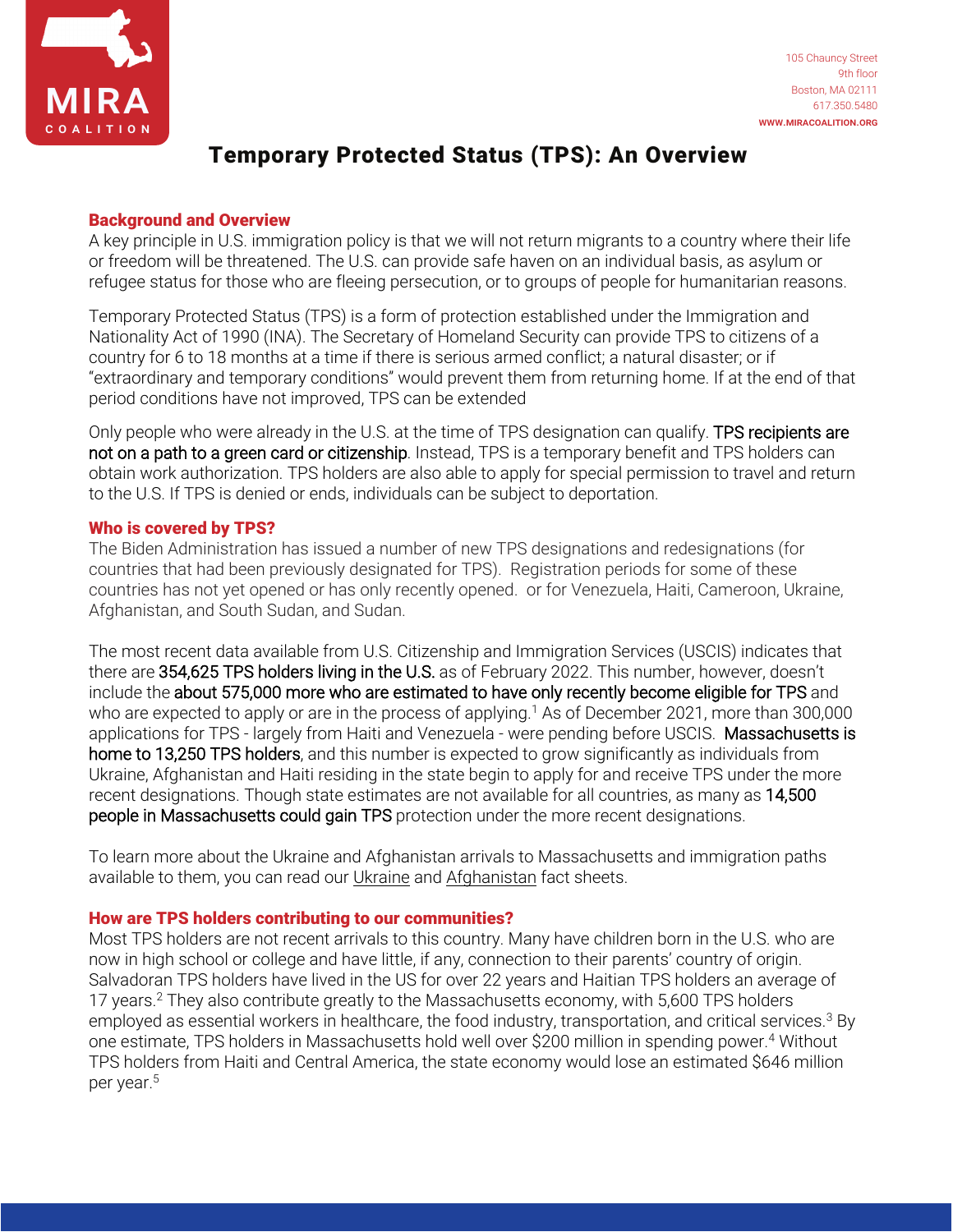#### What do we do now?

MIRA strongly supports the continuation of the TPS program as a moral and humanitarian imperative. The U.S. has a proud tradition of providing safe harbor to people fleeing dangerous conditions, and TPS is an important mechanism to do this. We call on the Biden administration to extend TPS to Guatemalans, and to redesignate Honduras, El Salvador and Haiti for TPS so those who entered the US after the last designation may also be eligible for protection.

At the same time, we support legislation to enable TPS holders, especially if they have lived in the U.S. for many years, to apply for permanent residency. Thus, in the 117th Congress, we strongly support the Dream and Promise Act, which would protect both Dreamers and TPS holders and provide them with pathways to citizenship, as well as other proposals which would provide a path to permanent status and citizenship.<sup>6</sup> We need to keep urging Congress to permanently protect TPS holders.

| Country<br>(most recent<br>designations in<br>bold) | Required arrival in<br>the US date | Current expiration<br>date                          | <b>Total TPS holders</b><br>(or estimated<br>eligible for TPS) in<br>the U.S. | Total individuals with<br>TPS (or estimated<br>eligible for TPS) in<br>Massachusetts |
|-----------------------------------------------------|------------------------------------|-----------------------------------------------------|-------------------------------------------------------------------------------|--------------------------------------------------------------------------------------|
| Afghanistan                                         | March 15, 2022                     | September 2023<br>(exact date not yet<br>announced) | $(74,500$ eligible $)^9$                                                      | $(2,000$ eligible) <sup>10</sup>                                                     |
| Burma                                               | March 11, 2021                     | November 25, 2022                                   | 380<br>(1,600 eligible)                                                       | unknown                                                                              |
| Cameroon                                            | April 14, 2022                     | October 2023<br>(exact date not yet<br>announced)   | (40,000 eligible) <sup>11</sup>                                               | (1,100 eligible) <sup>12</sup>                                                       |
| El Salvador                                         | February 13, 2001                  | December 31, 2022*                                  | 193,940                                                                       | 10,397                                                                               |
| Haiti                                               | July 29, 2021                      | February 3, 2023                                    | 42,275<br>(155,000 eligible) <sup>13</sup>                                    | 4,561<br>$(6,000-10,000)$<br>eligible) <sup>14</sup>                                 |
| Honduras                                            | December 30, 1998                  | December 31, 2022*                                  | 58,625                                                                        | 1,300                                                                                |
| Nepal                                               | June 24, 2015                      | December 31, 2022*                                  | 9,355                                                                         | 776                                                                                  |
| Nicaragua                                           | December 30, 1998                  | December 31, 2022*                                  | 3,130                                                                         | 30                                                                                   |
| Somalia                                             | September 16,<br>1991              | March 17, 2023                                      | 370                                                                           | 17                                                                                   |
| South Sudan                                         | March 1, 2022                      | November 3, 2023                                    | 75                                                                            | $\overline{0}$                                                                       |
| Sudan                                               | March 1, 2022                      | October 19, 2023                                    | 535<br>(6,900 eligible) <sup>15</sup>                                         | 12                                                                                   |
| Syria                                               | March 19, 2012                     | September 30, 2022                                  | 3.910                                                                         | 309                                                                                  |
| Ukraine                                             | April 11, 2022                     | October 19, 2023                                    | (59,600 eligible)                                                             | (1,000+ eligible) <sup>16</sup>                                                      |
| Venezuela                                           | March 9, 2021                      | September 9, 2022                                   | 40.400<br>(323,000 eligible)                                                  | (400 eligible) <sup>17</sup>                                                         |
| Yemen                                               | September 3, 2015                  | March 3, 2023                                       | 1,335                                                                         | 18                                                                                   |

TPS holders & potential beneficiaries in the US and Massachusetts

<sup>\*</sup> Termination of TPS for these countries had been announced but TPS has been extended as a result of ongoing court litigation (Ramos, et al v. Nielsen, et al). See www.uscis.gov/tps for more information.